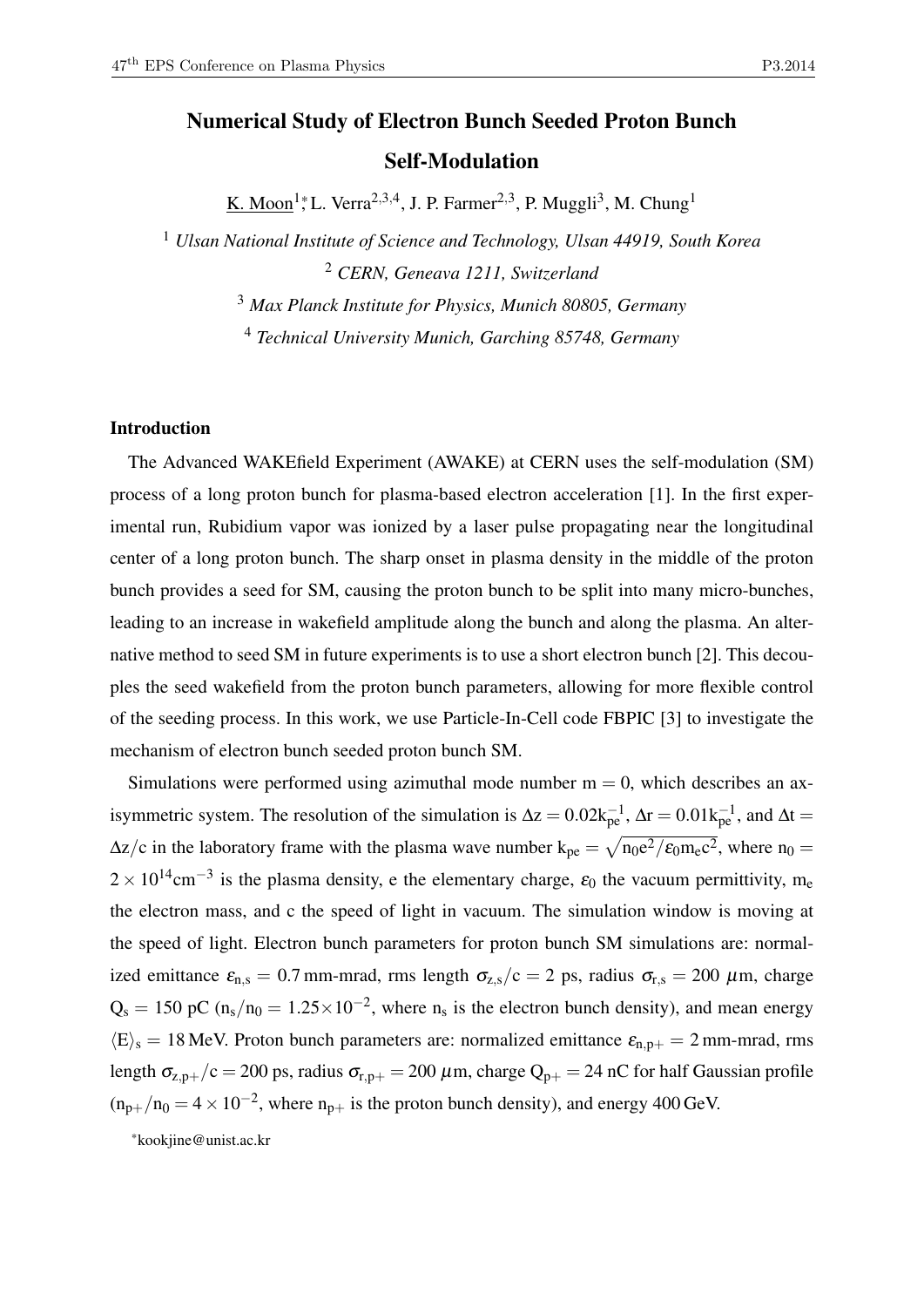

Figure 1: (a) 3D volumetric plot of a long proton bunch density modulated behind a short seed electron bunch in plasma at  $z = 3$  m with the projection on y $\xi$  plane at  $x = -1$  mm (colorgray) and the transverse wakefield  $E_r - cB_\theta$  on  $x\xi$  plane at y = −1 mm (color-red and blue) and (b) the transverse wakefield amplitude evaluated at  $r = 200 \mu m$  in seed electron bunch  $(\xi = z - ct > -6$  cm) and modulated proton bunch  $(\xi = z - ct < -6$  cm) dominant regions, respectively.

#### Electron bunch seeded proton bunch modulation

In Fig. 1(a), an electron bunch precedes a long proton bunch in a pre-ionized, over-dense plasma. The low energy electron bunch rapidly evolves at the entrance of the plasma [4], generating transverse wakefield with amplitude  $\sim 10 \text{ MV/m}$  [blue curve in Fig. 1(b)] within  $\sim 3 \text{ m}$ of propagation distance in the plasma. This wakefield driven by the electron bunch seeds the SM of the proton bunch. When the proton bunch self-modulates, the amplitude of the wakefield along the proton bunch increases rapidly [orange curve in Fig. 1(b)]. The increase of SM wakefield amplitude continues until the nonlinear behavior of the SM process causes the phase shift of SM wakefield [5].

#### Uniqueness of the phase of the proton bunch SM

Figure 2 shows the evolution of the longitudinal electric field  $E_z$ , on the bunch axis, along  $\xi$  = z – ct. Within z < 2 m,  $E_z$  has approximately a single wavelength in the entire the simulation window in Fig. 2. After the propagation distance  $z \sim 3$  m, the seed wakefield significantly decreases and becomes too small to contribute to the SM growth in Fig. 2(e). As SM grows, the phase of  $E_z$  shifts backwards along ξ. Even though the amount of phase shift varies along ξ, we can see that the phase of SM wakefield near the center of the proton bunch originates from the initial seed wakefield [see Fig. 2(b)].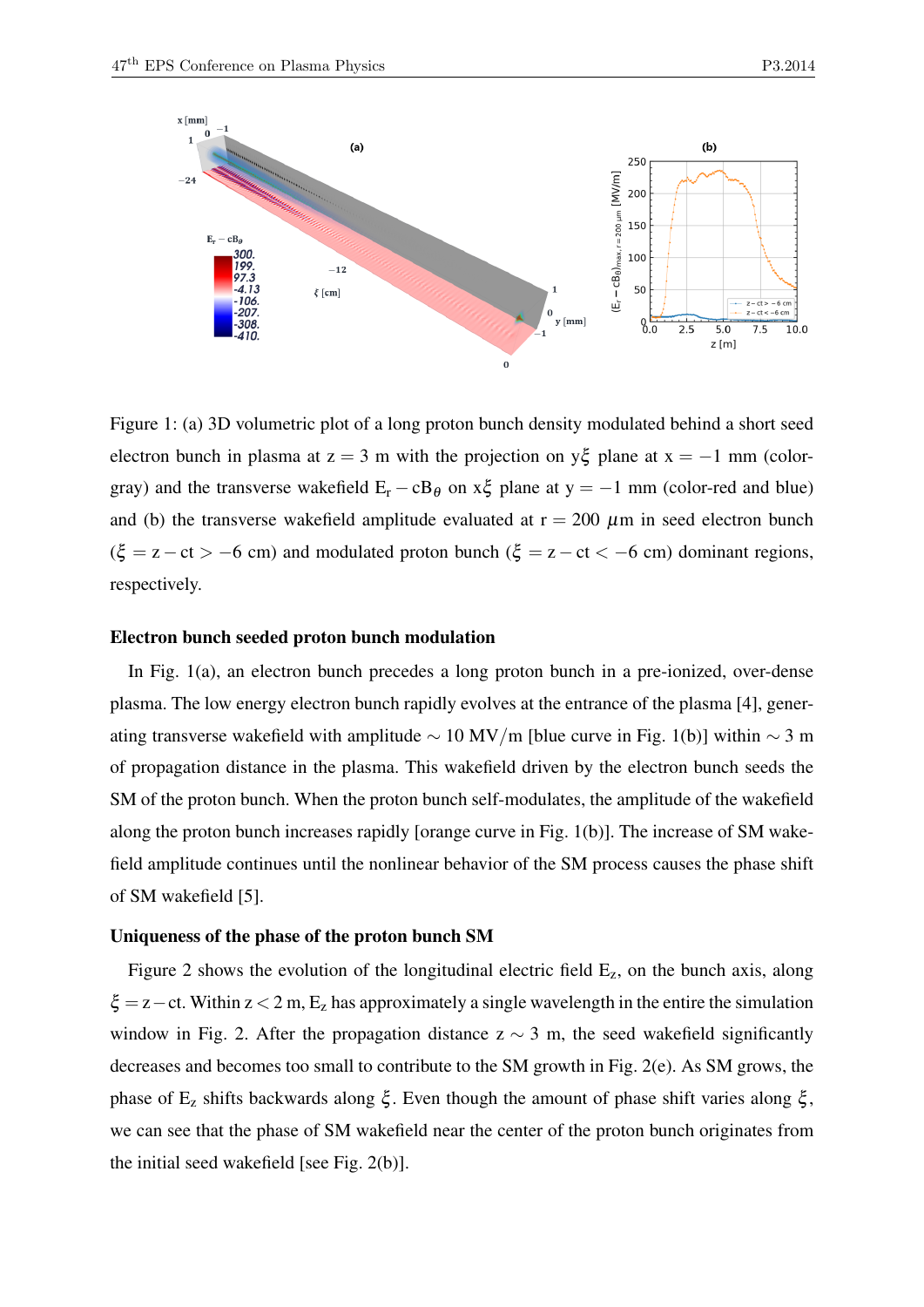

Figure 2: Evolution of longitudinal wakefield amplitude and phase during the growth of proton bunch modulation. (a) Waterfall plot of longitudinal wakefield in entire simulation box. [(b)-(e)] Waterfall plots of longitudinal wakefield in shaded regions of (a).

Figure 3(a) shows the evolution of the phase of the longitudinal electric field. As it was roughly shown in Figs. 2[(b)-(e)], the phase shifts are approximately equal within  $z = 2$  m. Since the effect of SM growth accumulate in  $\xi = z - ct$  and ct, we can see that the phase shift of E<sub>z</sub> is most significant at  $\xi \sim -4\sigma_{z,p+}$  in Fig. 3(a). Figure 3(b) shows the evolution of the phase velocity of the longitudinal electric field. In the seed wakefield dominant region (purple curve,  $\xi \sim -\sigma_{z,p+}$ ), the phase velocity is initially determined by the propagation velocity of the low energy seed bunch. While the SM is growing, the phase velocity is mostly slower than the speed of light, even after the seed wakefield contribution becomes negligible. At  $\xi \sim -2\sigma_{z,p+1}$ and  $z > 3$  m where the seed and SM wakefield contributions are comparable and interfering with each other, the phase velocity is observed as partially superluminal.

### Conclusion

The proton bunch self-modulation in plasma can be seeded by a preceding short electron bunch. In our study, the low energy seed electron bunch is rapidly focused, generating linear plasma wakefield with amplitude above the threshold for phase-reproducible proton bunch selfmodulation [6]. The phase of the proton bunch self-modulation is initially determined with a given single-frequency seed wakefield. As the self-modulation grows, the phase from the seed